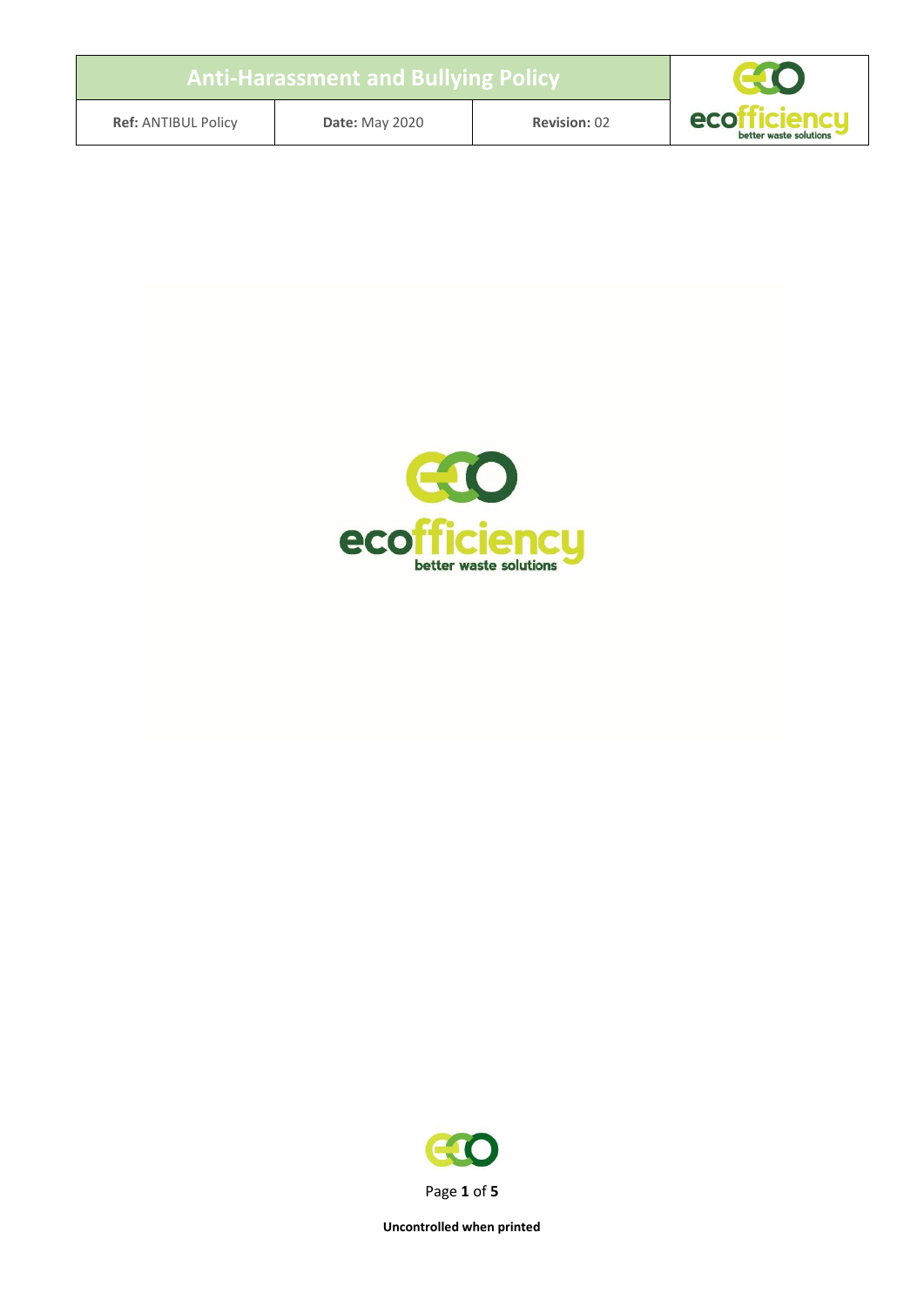

# Anti-Harassment and Bullying Policy

## Introduction

The company has a zero-tolerance to bullying and harassment and takes reports of bullying very seriously. We encourage our employees to come forward with any concerns about workplace bullying be it about themselves or others.

All our employees have a right to work in a pleasant, amicable environment that is free from harassment and bullying and to lodge a complaint about such behaviour should it occur.

Our internal grievance procedure is designed to deal with such complaints, should they arise, in a professional manner. We encourage our employees to follow the procedure should they become concerned about a person's behaviour. All complaints will be treated seriously and dealt with promptly and with confidentiality.

Employees who make a complaint (both formal and informal) and others who provide evidence or information in connection to such complaints will not be victimised, discriminated against, harassed or bullied in retaliation for their actions. Discrimination is also a violation of our equality policy and the equality laws. The company will treat it as a misconduct which will vindicate termination of employment.

### Statement

All employees must comply with policy and treat each other with dignity and respect. They must not themselves commit any acts of bullying or harassment against any person, such as their co-workers, potential employees, customers or suppliers. This behaviour will not be permitted or condoned and the company will treat this behaviour as a misconduct which may vindicate termination of employment.

All our employees should discourage harassment and bullying by making it clear that they find such behaviour unacceptable and by supporting co-workers who suffer such treatment. Any employee who is aware of any incident of harassment or bullying should alert a Manager, the HR Manager or a Director immediately to enable the company to deal with it.

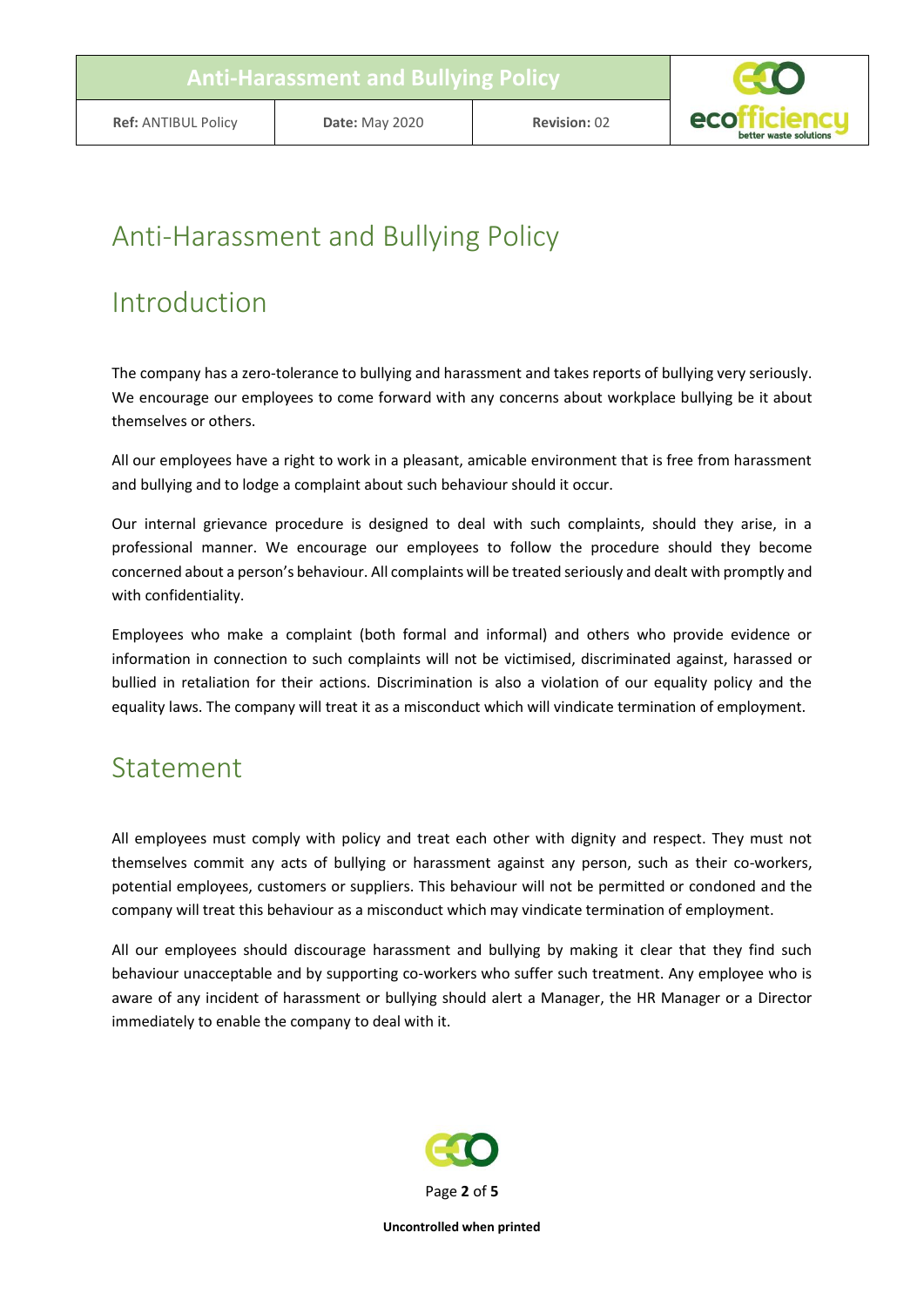

#### Harassment

Harassment is unwanted conduct relating to equality. Harassment damages, or is done with the aim of damaging, an individual's dignity. It can also be done with the aim of creating an intimidating, hostile, degrading, humiliating or offensive environment.

There are many forms of harassment including, physical assault, making indecent gestures, verbal assault (e.g. making sexist/racist/homophobic remarks, and other derogatory comments etc), visual or written material containing derogatory words or images in forms of notes, pictures, emails etc. As well as this harassment also includes isolating a person by excluding them from work related social activities, refusing to help them or co-operate with them in other manners. Forcing a person to partake in religious, social or political activities is yet another form of harassment.

Sexual harassment is one of the most common reported forms of harassment, and Ecofficiency has a strict zero-tolerance policy to all forms of bullying/ harassment and bribery. Exchanging sexual favours (coerced or not) for a favour in return is a form of bribery and sexual harassment and is covered by the company's anti-bribery and anti-bullying and harassment policy. Disciplinary action will be taken against those caught to be breaching these policies.

Harassment is unlawful under the equality laws and sexual harassment laws where applicable. The issue can and will be treated as such by the company in violations of this policy.

## Bullying

Bullying is similar to harassment in the sense that it is also offensive, hostile or even oppressive behaviour. The most prominent difference between the two is that bullying behaviour is often not linked to equality. Bullying can be done for a number of reasons stemming from low self-esteem, jealousy, revenge, insecurity and even a personal dislike or vendetta.

Bullying can greatly affect the victim's self-esteem, ability to perform, their overall health and creates low morale. While harassment is punishable by law bullying is a more complicated matter. While general bullying (e.g. name calling, derogative comments hostile behaviour etc) is not unlawful it is still a serious matter which the company does not take lightly.

The company's grievance procedure is in place to help support victims of bullying/ harassment by making reporting the matter as easy as possible as well as anonymous where desired.

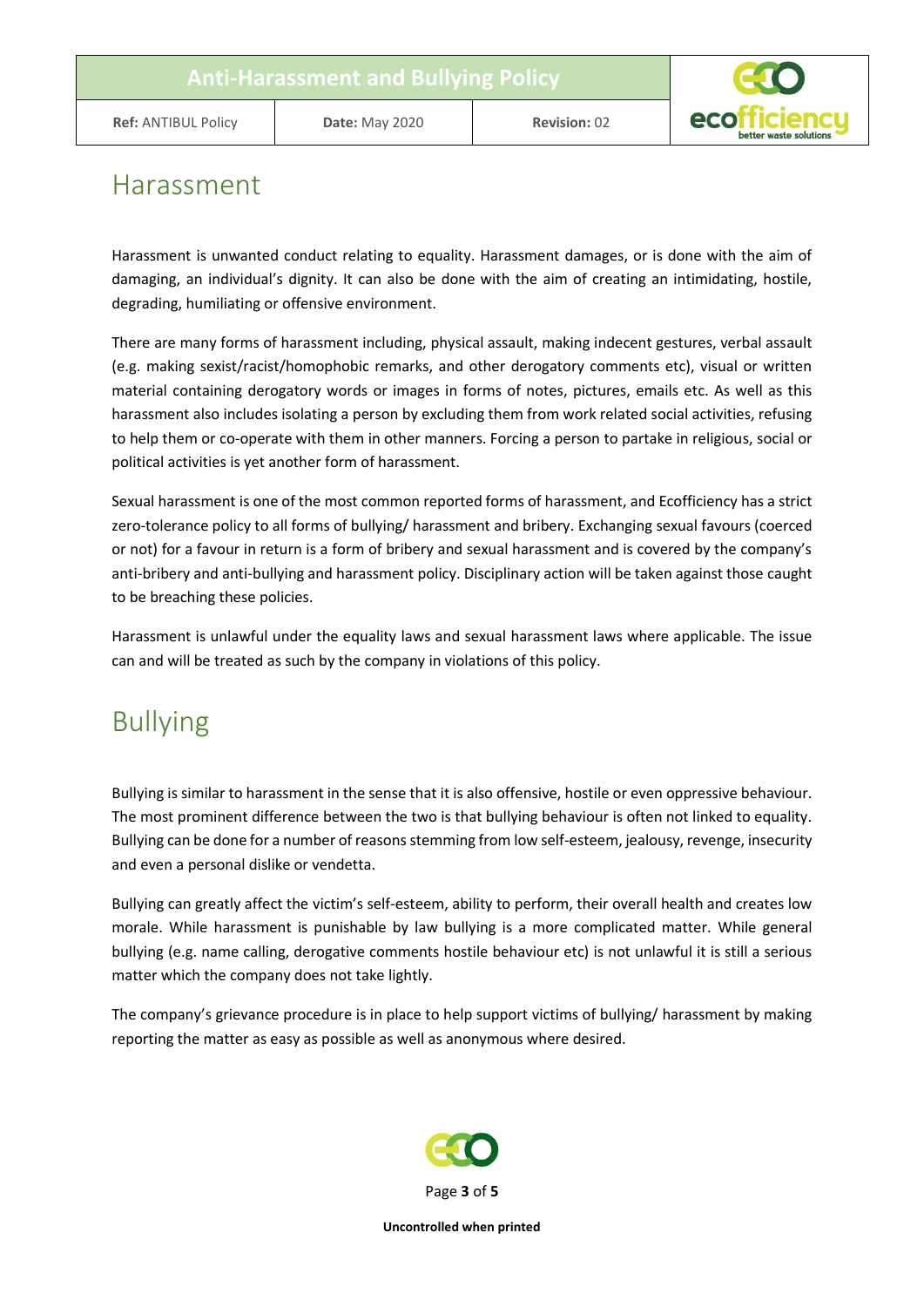

## Informal Procedure

Where possible employees should see if they can sort out the problem informally first before taking formal action. In line with the company's grievance policy the employee should raise their concerns with their line manager or the next most senior person if the grievance is about him/her. Both parties should keep a written record of the informal meeting and where the grievance has not been resolved or cannot be settled by this manner, the matter should then proceed to the formal grievance procedure.

## Formal Procedure

Where the informal procedure did not yield the desired results or the matter was too complicated for the informal procedure employees can approach their Manager (or the HR Manager/ the next most senior person if the grievance if about the Manager) to start the formal grievance procedure.

As outlined in the company's grievance policy and procedure document the aggrieved employee will be asked to submit a written statement detailing the nature of the grievance to the Manager (or other aforementioned party) as soon as possible.

Upon receiving the written statement, the employee's manager will arrange for a formal meeting to be held in order to discuss the grievance. The formal meeting will be held usually no longer than 5 working days after the statement of grievance is received.

The meeting will take place after the Manager has had the opportunity to consider their response to the information. Before the meeting there will be a thorough investigation of the facts of the case. If the employee has requested anonymity the company will respect the wish and not break confidentiality with the employee.

The employee may be accompanied by another colleague of their choosing or another suitable representative if they make the request. The companion may not speak on the behalf of the employee however they can address the meeting, sum up the employees' case and confer with the employee during the meeting as well as offer moral/ emotional support if required.

The Company reserves the right to refuse to accept a companion whose presence may undermine the grievance process. The process can proceed without the employee's presence if they fail to turn up to the meeting. Where possible the employee should explain how they think the grievance could be resolved.

If a further investigation of the matter is required then the meeting should be adjourned to a later date before a decision is taken about how to deal with the employee's grievance.